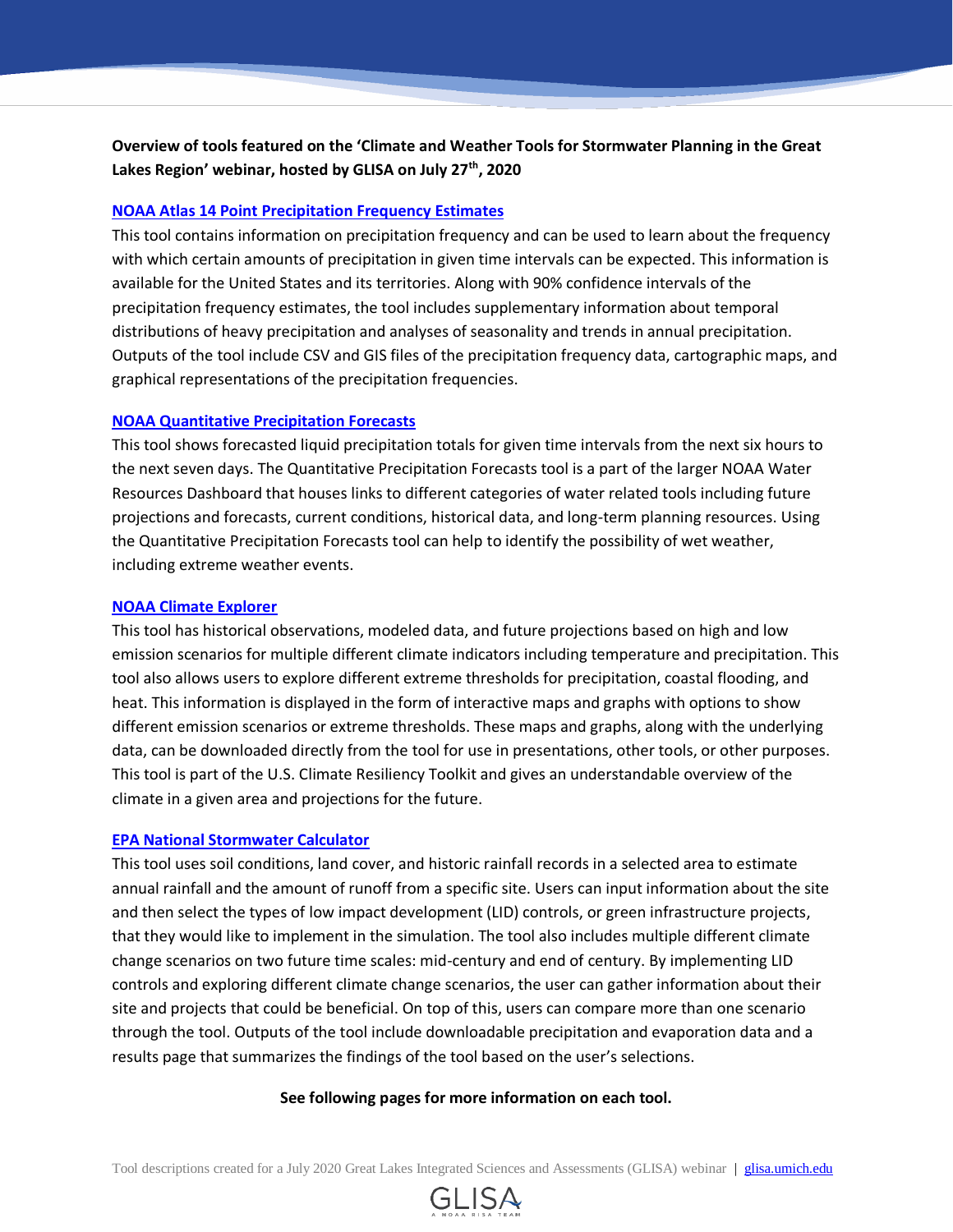# **NOAA Atlas 14 Point Precipitation Frequency Estimates**

[https://hdsc.nws.noaa.gov/hdsc/pfds/pfds\\_map\\_cont.html](https://hdsc.nws.noaa.gov/hdsc/pfds/pfds_map_cont.html)

## **Overview:**

This tool contains information on precipitation frequency and can be used to learn about the frequency with which certain amounts of precipitation in given time intervals can be expected. This information is available for the United States and its territories. Along with 90% confidence intervals of the precipitation frequency estimates, the tool includes supplementary information about temporal distributions of heavy precipitation and analyses of seasonality and trends in annual precipitation.

## **Outputs:**

Outputs of the tool include CSV and GIS files of the precipitation frequency data, cartographic maps, and graphical representations of the precipitation frequencies. The downloadable files can be used in other software to aid in other analyses.

## **Applications:**

Atlas 14 data are used as standards for designing, constructing, and operating infrastructure in a way to withstand heavy precipitation events and flooding. The data can also be used in the planning of water supply availability. For example, stormwater management systems and wastewater treatment plants can use these standards for new designs and operational planning.

- Select your location in the tool using the map, a specific latitude and longitude, a specific address, or a specific station
- Once the location is selected, the tool automatically outputs a table where the rows are duration and the columns are frequency (PF Tabular)
- The tool will also automatically output graphical representations of the frequency and duration values along with 90% confidence intervals (PF Graphical)
- Other supplementary products, including a cartographic map and seasonality analysis, can be viewed in the "Supplementary Information" tab

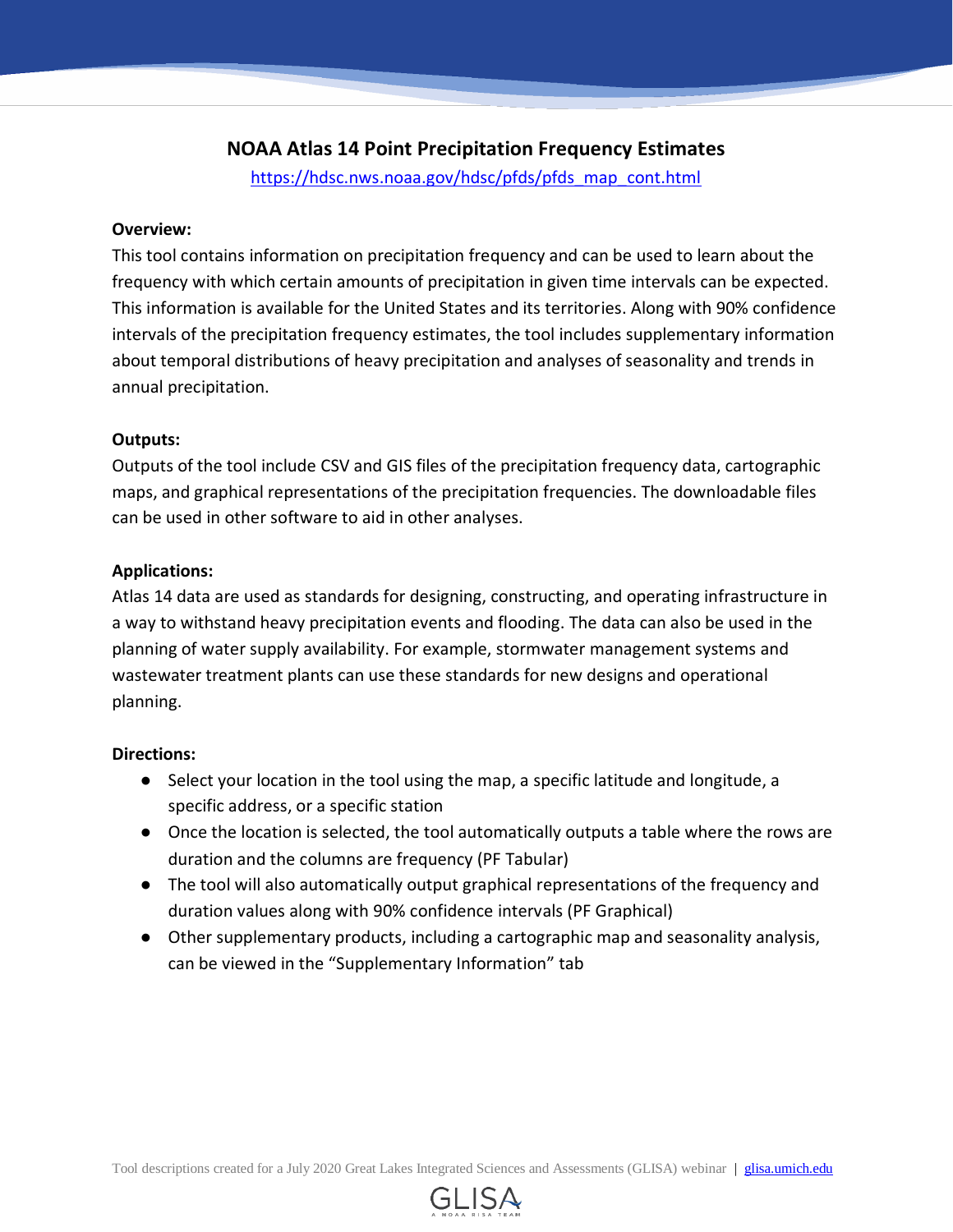# **NOAA Quantitative Precipitation Forecasts**

<https://www.wpc.ncep.noaa.gov/qpf/qpf2.shtml>

#### **Overview:**

This tool shows forecasted liquid precipitation totals for given time intervals from the next six hours to the next seven days. The Quantitative Precipitation Forecasts tool is a part of the larger NOAA Water Resources Dashboard that houses links to different categories of water related tools including future projections and forecasts, current conditions, historical data, and long-term planning resources. Using the Quantitative Precipitation Forecasts tool can help to identify the possibility of wet weather, including extreme weather events.

## **Outputs:**

Outputs of this tool include maps of the United States overlaid with the predicted precipitation totals for the chosen time period. These time periods include totals for the next six hours all the way up to totals for the next seven days.

## **Applications:**

Using this tool can help decision makers plan for potential wet weather and flooding based on the predicted amount of liquid precipitation for their location. With the forecasted totals and their individual knowledge of their local infrastructure, decision makers can be better equipped to prepare for extreme events and develop strategies for the mitigation of potential hazards.

- Choose the time period for which you would like to see the forecasted liquid precipitation totals using the links in the table at the top of the webpage
- The page will automatically update to include the available forecasts for the time period that you chose
- To view precipitation total contours on a map of the United States, click on your desired forecast
- The colored contours on the map represent different liquid precipitation totals for different areas of the United States
- The map also gives information about when the forecast was made and the period of time for which it is valid

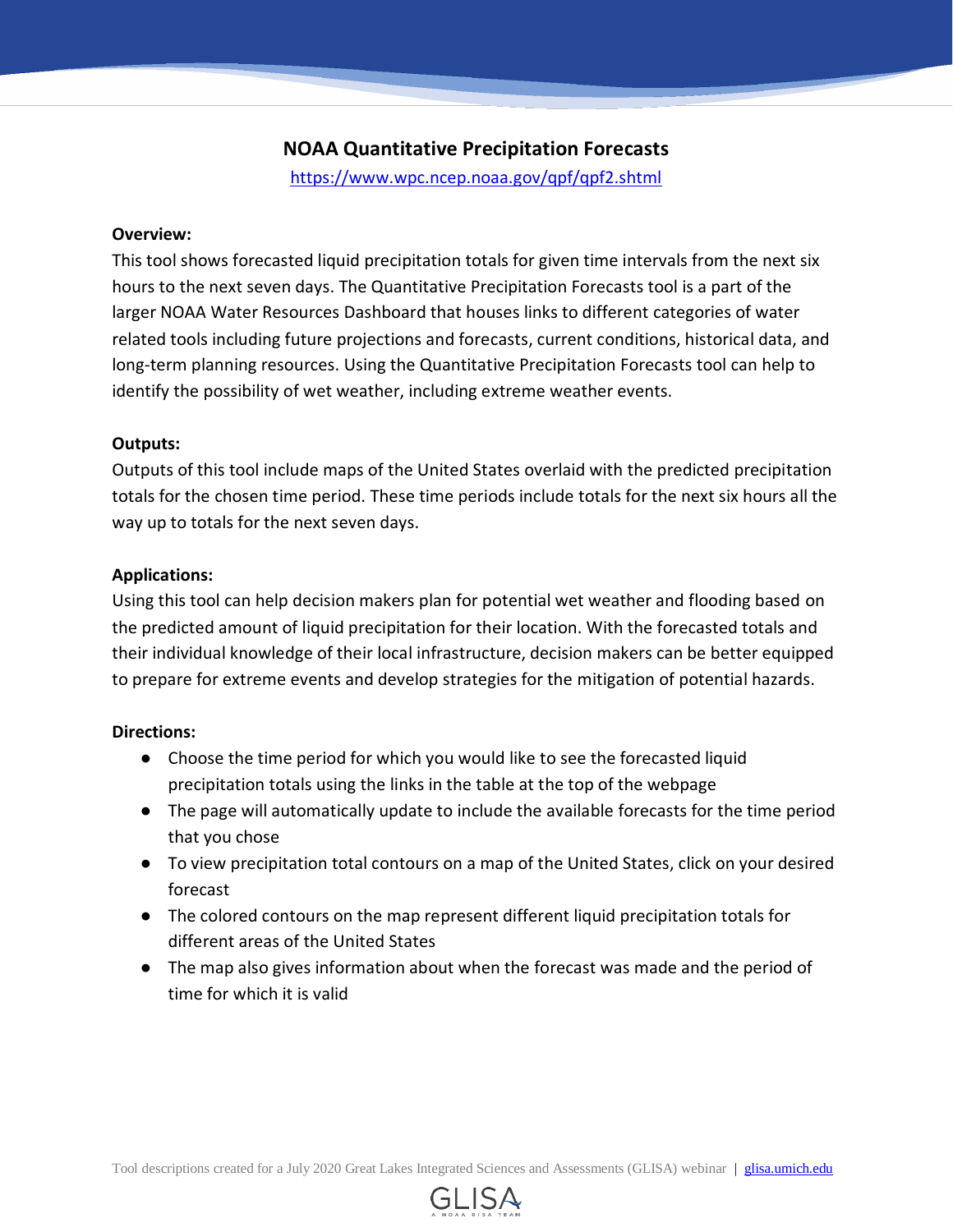# **NOAA Climate Explorer**

<https://crt-climate-explorer.nemac.org/>

#### **Overview:**

This tool has historical observations, modeled data, and future projections based on high and low emission scenarios for multiple different climate indicators including temperature and precipitation. This tool also allows users to explore different extreme thresholds for precipitation, coastal flooding, and heat. This information is displayed in the form of interactive maps and graphs with options to show different emission scenarios or extreme thresholds. This tool is part of the U.S. Climate Resiliency Toolkit and gives an understandable overview of the climate in a given area and projections for the future.

#### **Outputs:**

The maps and graphs displayed as part of the Climate Explorer, along with the underlying data, can be downloaded directly from the tool for use in presentations, other tools, or other purposes.

#### **Applications:**

This tool can be used to investigate how climate conditions in a user's area are projected to change in future decades. This information can be used to understand potential vulnerabilities in the community and identify areas of improvement for increased resiliency.

- Select your location to automatically generate regional and station-based climate information
- On the regional scale, you can look at climate charts and maps that show historical and projected values for variables such as precipitation and temperature
	- The future projections follow high and low emission scenarios
- To see data on a more local level, use the map to select your desired station
- On the station scale, you can look at historical temperature and precipitation data as well as historical exceedance of chosen thresholds
- The figures and underlying data can be downloaded for use outside of the Climate Explorer